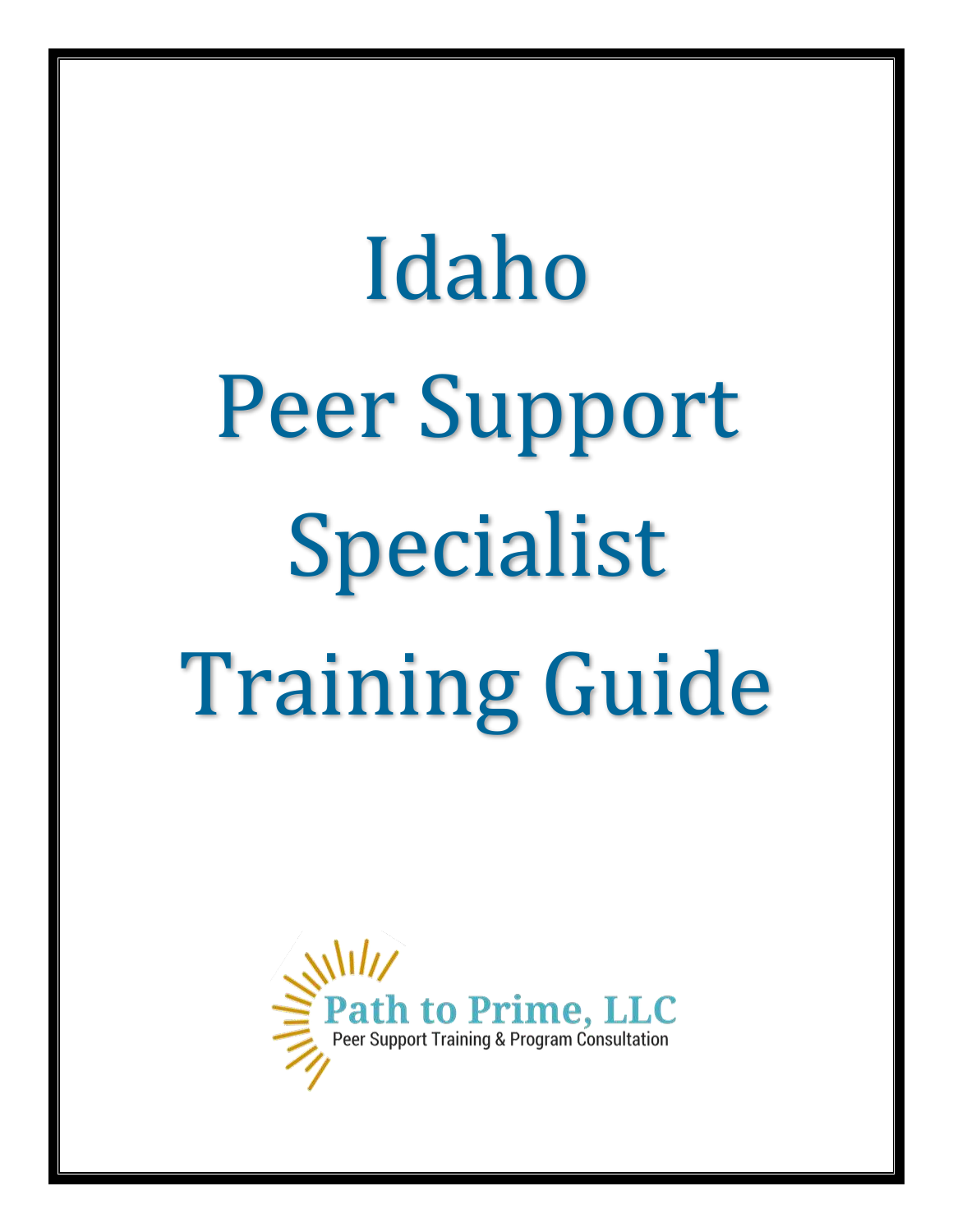# **Peer Support Specialist Training Guide**

Greetings! We're glad you're interested in working as a certified peer support specialist (CPSS). Because of their own personal recovery experiences, CPSSs are uniquely qualified to support the recovery of others. It is very rewarding to help others find hope and empowerment in their recovery from mental health and mental health/substance use co-occurring disorders. However, it is not the right job for everyone, and you must be ready to take on both its rewards and challenges. This guide is intended to familiarize you with the field of peer support, Peer Support Specialist Training, and things to consider before you make the decision to apply for and attend the training. *BEFORE submitting a training application, please read this guide carefully and completely to ensure you are pursuing a career that is a good fit for you. Please take the self-assessment at the end of the guide as well.*

#### **What is Peer Support?**

Peer support is the process of people who have personal lived experience with mental illness or mental illness with co-occurring substance use disorder giving their peers encouragement, hope, and understanding to support their recovery. It is a powerful process that is based on the belief that mental health recovery is possible for everyone. Peer support focuses on strengths, recovery goals, hope, and trust. It eliminates the "you don't know what it's like" feeling that many people may be experiencing with other mental health services they are receiving. A certified peer support specialist (CPSS) who has firsthand experience of their own mental health or co-occurring recovery process truly understands its challenges. CPSSs are able to effectively offer constructive feedback, establish trust, and role model recovery for their peers. They know what it's like to experience mental illness and overcome the confusion, loss, and grief that often results. Because of this, CPSSs can be integral to a person's recovery by offering consistency and support during their recovery journey. The inclusion of peer support in the behavioral health system promotes mental health recovery for all!

#### **Who are Certified Peer Support Specialists?**

Certified peer support specialists (CPSSs) are individuals in recovery from mental illness or mental illness with co-occurring substance use disorder who use their personal recovery experience to support the recovery of others. They know firsthand what recovery is all about because they themselves have experienced their own recovery process. CPSSs have attended peer support specialist training, passed a comprehension exam, and been certified in the state of Idaho. Sharing mental health recovery experience is at the root of providing effective peer support and we encourage training applicants to be comfortable doing so prior to applying to the training. This process can be very liberating for individuals who have kept their story to themselves and/or feel that it carries stigma. CPSSs help *bust* this stigma by role modeling recovery, sharing their invaluable lived experience, and offering support during face-toface time with peers as employees of a behavioral health organization. The results are incredible for both the CPSS and the peers they work with! Working as a CPSS is a very rewarding profession, but it can also be stressful at times and is not for everyone. Please read on to learn about some of the challenges presented by the peer support profession that you will want to be aware of.

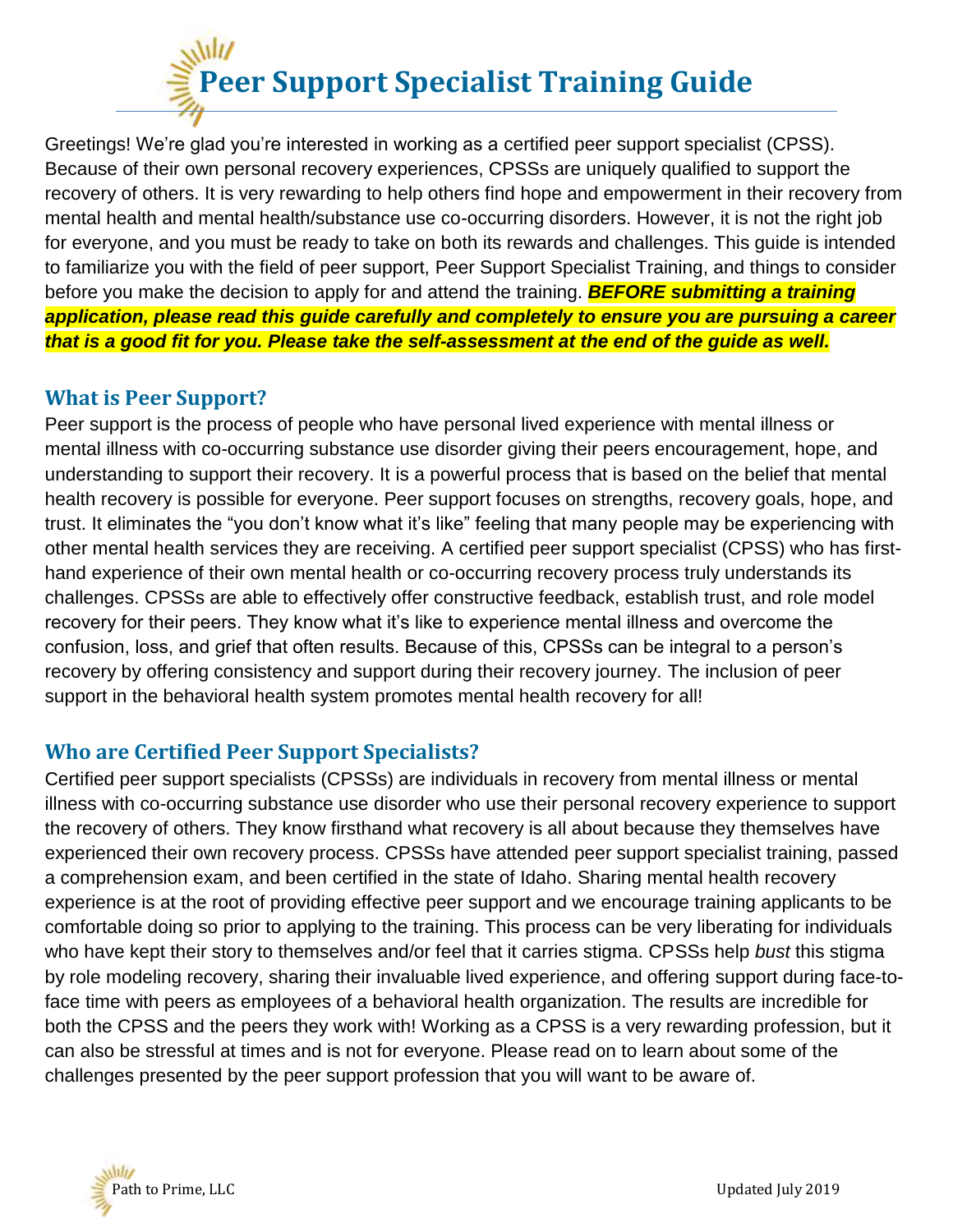#### **What Does "Recovery" Mean?**

You will see the word "recovery" throughout this training guide and we would like to clarify that we are referring to recovery from mental health challenges or mental health challenges co-occurring with addiction. We think about recovery as an ongoing, lifelong process that is unique for each person. Applicants must have at least one ongoing and continuous year in strong mental health or co-occurring recovery before applying to Peer Support Specialist Training. Individuals who have personal experience solely in recovery from addiction are not eligible for this training.

#### **Idaho Peer Support Specialist Training**

The training is a blast! Peer Support Specialist Training is for individuals who would like to become certified to work as CPSSs in the behavioral health workforce. Idaho's training is 40 hours in length and is facilitated by certified peer support specialists who are in recovery. It involves group discussion, practicing peer support in pairs, reading aloud, and plenty of time for questions. The Idaho Peer Support Specialist Training is specifically designed for individuals who have lived experience with mental illness and a recovery process, are very well grounded in their recovery, practice self-care regularly, and have a genuine desire to work in this field. The training teaches skills and content universal to peer support and provides an understanding of the resources and systems unique to Idaho. Each training group has a maximum of 28 trainees and the training curriculum covers topics such as:

- Stages in the Recovery Process **Accord 20 Finance 20 Finance 20 Finance 20 Finance 20 Finance 20 Finance 20 Finance 20 Finance 20 Finance 20 Finance 20 Finance 20 Finance 20 Finance 20 Finance 20 Finance 20 Finance 20 Fina**
- The Role of Peer Support in Recovery **Fig. 2018** Effective Communication
- 
- Using Your Recovery Experience as a Recovery Tool Igniting the Spark of Hope
- 
- Problem Solving  **Self-Advocacy**
- 
- 
- Relationship Building  **Setting Recovery Goals** 
	-
- Trauma Informed Care  $\sim$  Combating Negative Self Talk
	-

#### **Training Eligibility Requirements**

You must meet **ALL** of the following requirements to be eligible to attend the training:

- Be at least 18 years of age
- Identify as a person in recovery from mental illness or co-occurring disorders
- Have at least (1) ongoing and continuous year in recovery from mental illness or co-occurring disorders
- Provide two (2) letters of reference from individuals who have been involved in your mental health recovery process
- Have the ability to pass a background check for purposes of employment
- Have a high school diploma, GED, or higher education and the ability to provide documentation of your education when applying for certification
- Be willing to share your experience with mental illness and recovery with coworkers and peers
- Have a genuine desire and commitment to help others with their own recovery
- Feel comfortable reading, writing, and using a computer
- Be willing to work productively as a team member with other mental health provider staff
- Ability to access reliable transportation for attending work and visiting peers' homes
- Read and understand this Peer Support Specialist Training Guide
- Read and agree to abide by the Idaho Certified Peer Support Specialist Ethics *<u><i><u>Alities</u>*</u>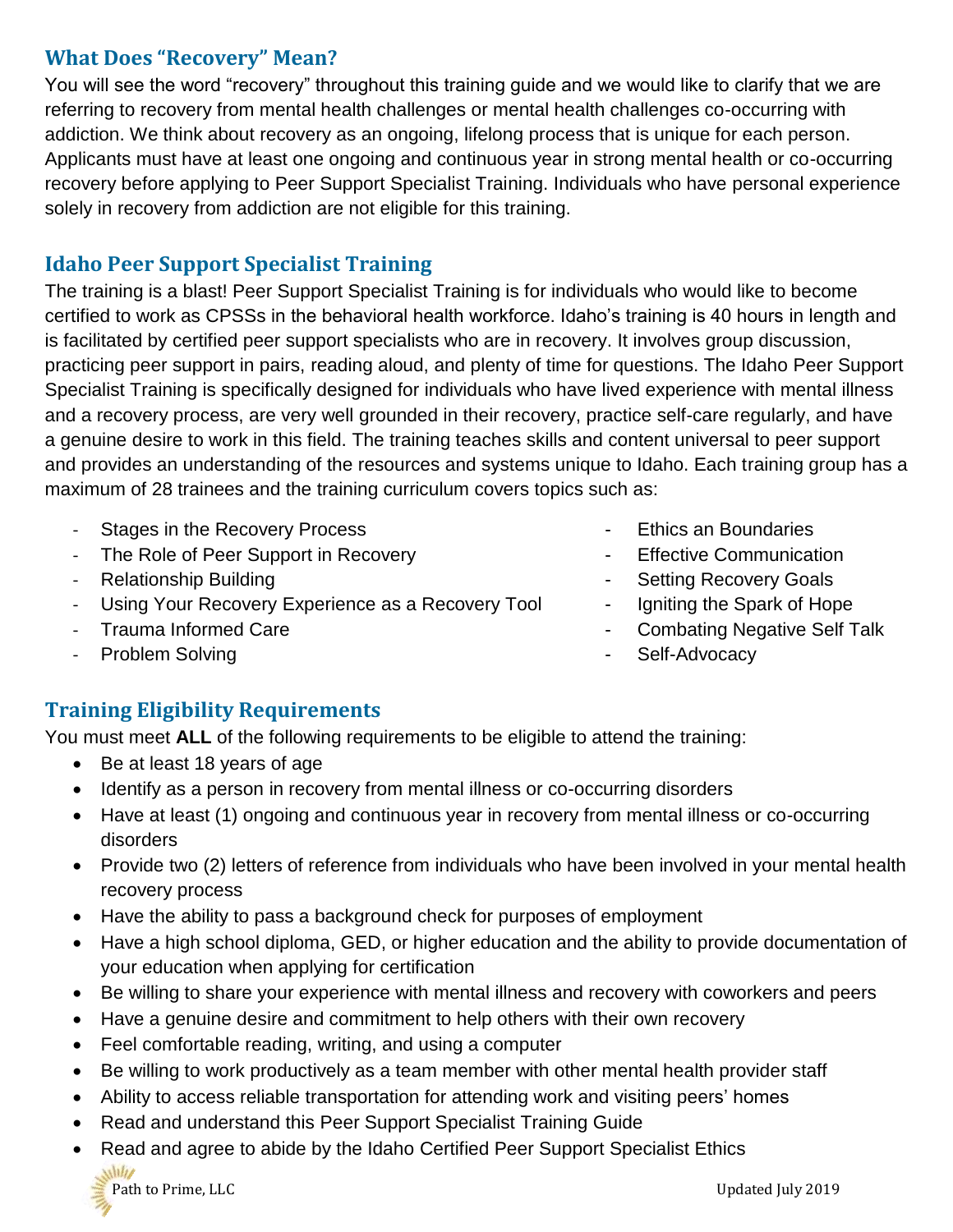You are not eligible for this training unless you have personal experience with mental health or cooccurring recovery and are strong in your recovery. Your training application responses should reflect this lived experience. Certified peer support specialists are effective because they share lived experiences with others. If you do not have this background or if you do not feel strong in your recovery, please do not apply for the training. Individuals who have lived experience solely in addiction are not eligible for this training.

If you are currently working as another type of provider in the behavioral health field e.g. social worker, CBRS, or case manager, you must be prepared to work authentically in the scope of a peer specialist. This means providing peer support from a place of having "been there", rather than using any clinical education you may have received prior to attending Peer Support Specialist Training.

#### **Background Checks**

Passing a criminal background check is required in order to work with vulnerable adults and will most likely be a condition of employment as a certified peer support specialist in Idaho. You must confirm that you are able to pass a criminal background check prior to applying to this training; however, we do not require you to submit your background check with this application. Please visit the Criminal History Unit website at [https://chu.dhw.idaho.gov](https://chu.dhw.idaho.gov/) and contact them at 208-332-7990 or crimhist@dhw.idaho.gov if you have questions regarding your ability to pass a background check. \*\*Note that you may not be able to pass a background check if you have had a felony in the last 5 years even if it is not a disqualifying offense.

#### **Application Process**

Application to the Peer Support Specialist Training does not guarantee acceptance. The application process includes an electronic application, two letters of reference from individuals who have been involved in the applicant's mental health recovery process, and a 30-minute telephone interview. In order to be considered for the training, applicants must complete the application in full, meet all eligibility requirements, and submit their application and letters of reference. There may be a larger number of applications than the number of training seats available, and the eligibility requirements, application process, and phone interviews are used to determine the most viable applicants. Qualified applicants who are not accepted into the training because it is full will be given instructions about how to attend the next available training. The electronic training application can be found at [www.idahopeersupport.com/training.](http://www.idahopeersupport.com/training) Please read all application instructions before applying.

#### **Letters of Reference**

Your application will not be considered complete until it is accompanied by two (2) letters of reference from individuals who have been involved in your mental health recovery process. Letters of reference must be submitted by either training applicants or their references using the instructions found at [www.idahopeersupport.com/references.](http://www.idahopeersupport.com/references) The letters must be written by individuals who have been part of your mental health recovery process. Please ask your references to indicate their relationship to you, describe how they have been a part of your mental health recovery, and why they believe you are qualified to share your lived experience with others on a recovery journey. The letters may be written by a current or former counselor or mental health service provider, employer, teacher, volunteer supervisor, clergy, or friend/family member who can speak to your strength in recovery.

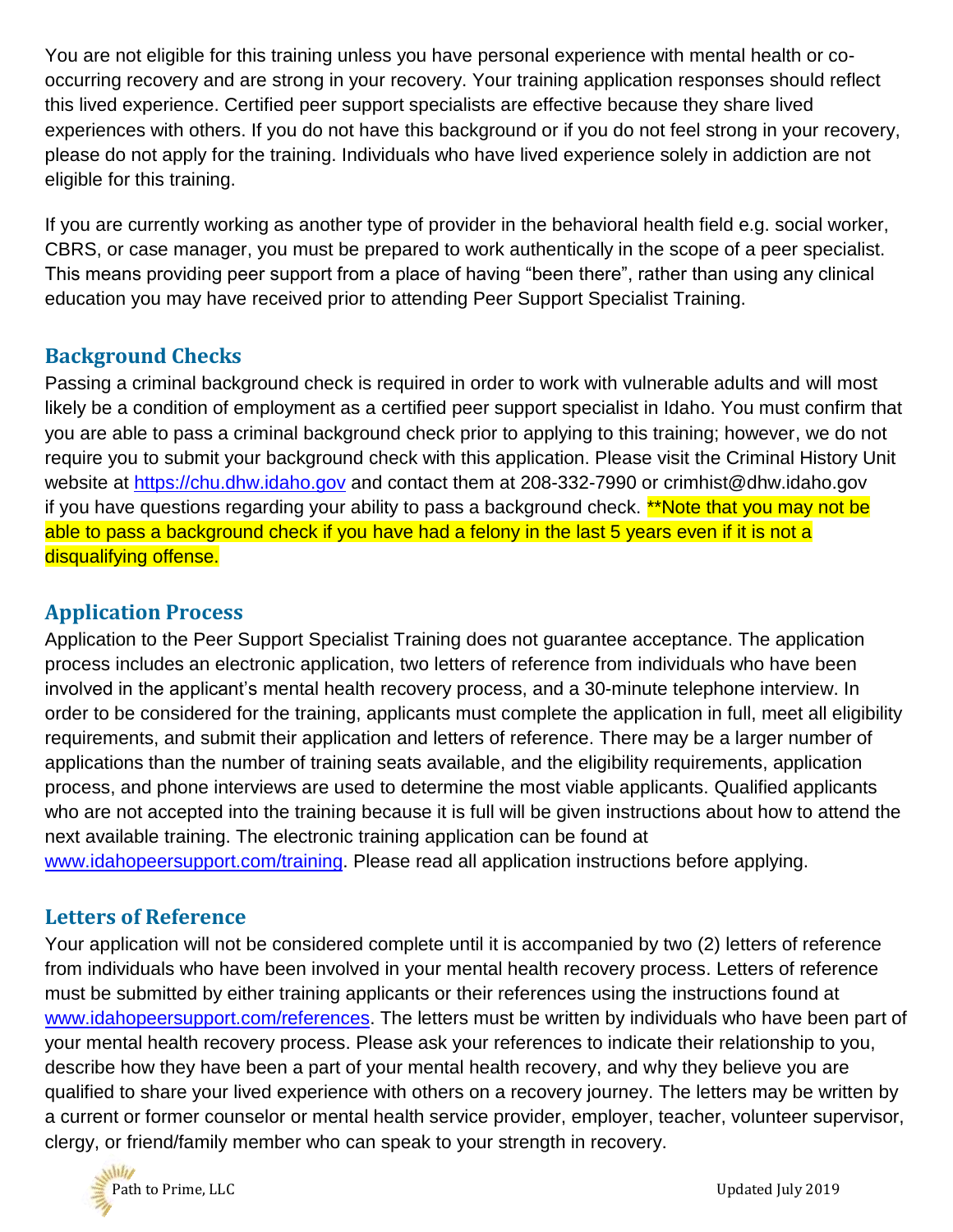#### **Phone Interviews**

Upon submission of the electronic training application, you will receive an email with a link to sign up for your phone interview. You must check your email, follow the link for the training location you are applying for, sign up for a time that works for you, and mark it on your calendar. The phone interview will last about 30 minutes and will be a chance for us to get to know you and your qualifications. It is a casual conversation and you will be speaking with a peer who is in recovery. We look forward to speaking with you!

#### **Selection Priorities**

When a larger number of applications are received than the number of available training spots, applications are evaluated based on the following priorities in order to make trainee selections. In addition to the strength of answers on the application, strength of qualifications demonstrated during the phone interview including personal experience with mental illness and recovery, and chronological order of application submission, the following priorities are considered when making trainee selections:

- Strength of genuine lived experience with mental illness and strength in recovery
- Ability to live and work in underserved communities where there is greatest workforce demand
- Demonstration of one's genuine desire and commitment to provide peer support services

#### **Training Cost**

The training fee is \$495. This cost includes all training materials but does not include travel, accommodations, or lunch. There are no scholarships available at this time, and we encourage each applicant who has a relationship with an employer, Vocational Rehabilitation, or a private sponsor to inquire about financial assistance to attend the training if they are not able to pay out of pocket. If you are currently employed and will need to take time off work to attend the training, please discuss this with your supervisor and obtain required permissions before applying. You will not be compensated for lost wages due to taking time off work, and you will not be permitted to leave training early to go to work or attend appointments.

#### **Strength in Recovery**

Trainees must demonstrate consistent strength in recovery throughout the training. In addition to the comprehension exam described below, training facilitators use an assessment of strength in recovery to determine each trainee's qualifications to become a certified peer support specialist. Trainees who do not demonstrate strength in recovery throughout the training will not be eligible to apply for peer support specialist certification. Should training facilitators determine that a trainee is not eligible for certification, the trainee will receive a letter stating the reasons he/she is not eligible for certification and suggestions for improvement. The trainee will have the opportunity to attend Peer Support Specialist Training again in one year if desired and will be required to complete the application process for a second time including a telephone interview and submission of two current letters of reference. Refunds will not be granted to trainees who do not demonstrate strength in recovery throughout the training. The following parameters are assessed for each trainee:

- Trainee understands self-care and practices it throughout the training
- Trainee demonstrates strength in recovery throughout the training
- Trainee demonstrates an understanding of the recovery process

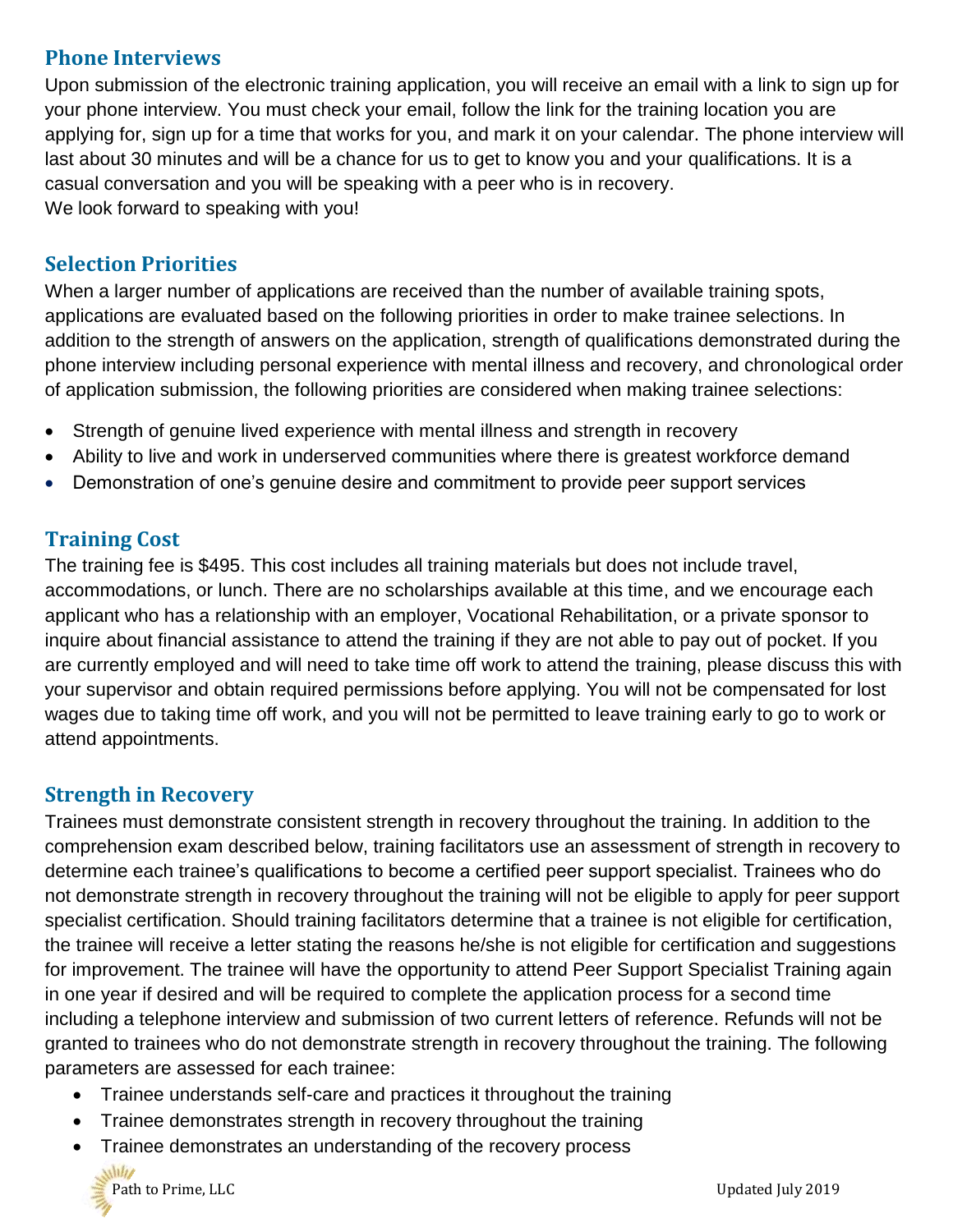- Trainee interacts regularly with the group, is able to let other individuals speak, and displays curiosity when listening
- Trainee works well in a group, with a partner, and independently
- Trainee shows self-awareness, takes responsibility for his/her self, and displays a positive attitude throughout the training
- Trainee is able to share his/her lived experience appropriately
- Trainee is mindful of and shows respect for fellow trainees and staff
- Trainee follows directions, navigates through training material, and asks for help if/when needed
- Trainee is alert, engaged, present, and participates willfully in 5 full days of class
- Trainee attends all training sessions in full and is punctual throughout the week

#### **Training Exam**

Training facilitators use attendance, participation, and demonstration of strength in recovery to evaluate trainees on their readiness to become a certified peer support specialist. Those who successfully demonstrate their strength in recovery and understanding of the training material, have participated openly and willingly, and have attended 100% of the training sessions are eligible to take the training comprehension exam on the last day of training. If an individual does not successfully pass the comprehension exam with 80% or greater, he/she must retake the exam within 4 weeks of training completion and steps for doing so will be provided. If the person fails to retake the exam within the allotted time period he/she must retake the training in order to retake the exam. Individuals must attend 100% of training sessions and pass the training exam with a score of 80% or greater to be eligible for peer support specialist certification in Idaho.

#### **CPSS Certification Process**

BPA Health is currently the certifying body for Idaho's peer support specialists. Each individual who successfully completes the training must complete the certification process in order to be employed as a CPSS. Additional certification information can be found on BPA Health's certification website at [www.idahopeercert.com.](http://www.idahopeercert.com/)

Please familiarize yourself with the following certification process:

1) You must first successfully complete Peer Specialist Training before applying for certification.

2) After completing training, you will be eligible to apply for peer support specialist certification through BPA Health using the [6-month CPSS certification application found here.](https://www.bpahealth.com/peer-family-support-certification-application/)

3) If your application is approved, you will receive a certification in the mail from the Peer and Family Support Certification Committee that is valid for 6 months. The Certification Committee has up to 30 days to complete the certification process and mail out your certificate. This means you may have to wait up to 1 month to provide peer support after completing your application for certification. While waiting to receive your certification, you can be interviewing for jobs and doing on-the-job orientation. You cannot bill for peer support you provide until after you have received proof of certification from BPA Health.

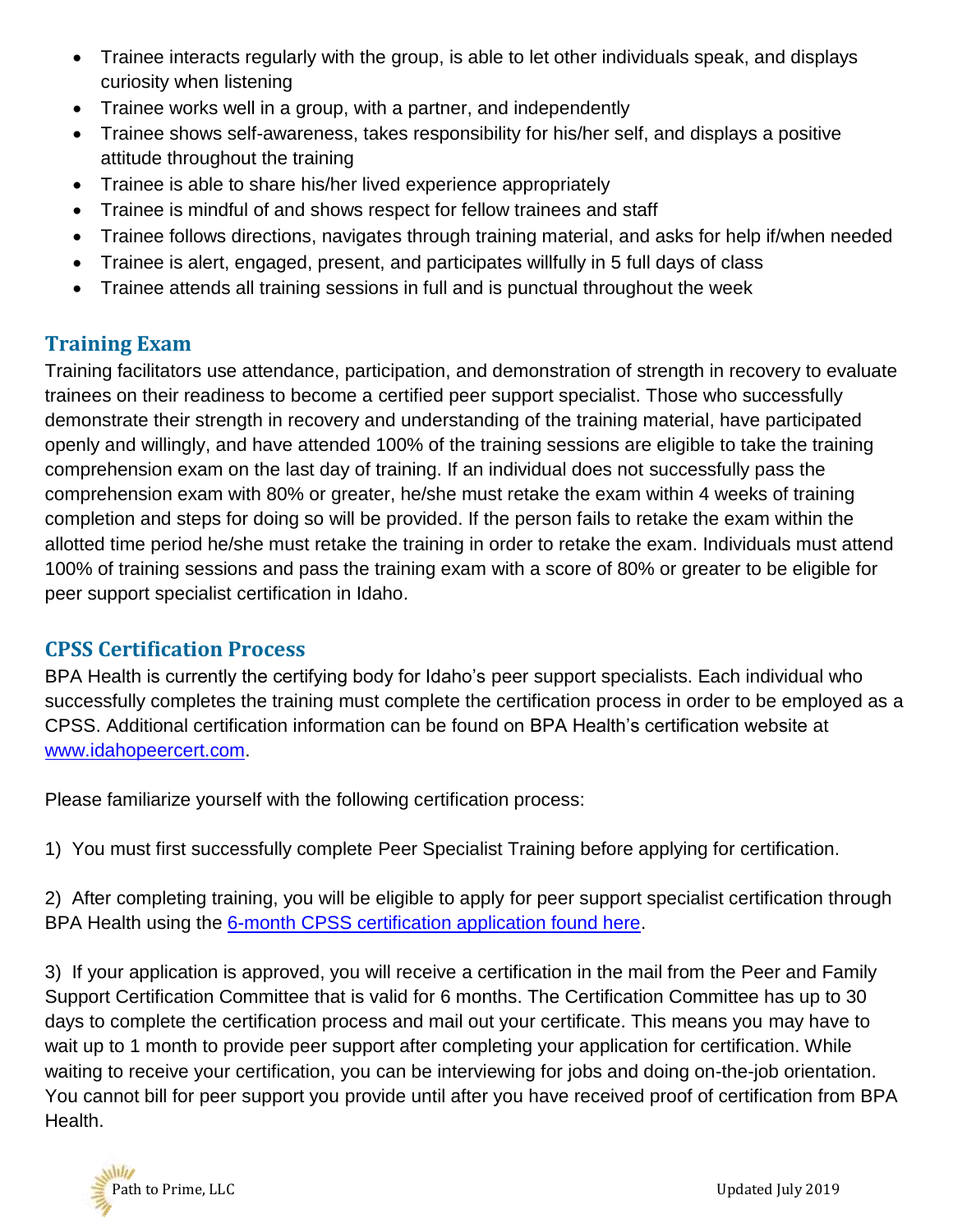4) After receiving your 6-month certification, you will be a Certified Peer Support Specialist (CPSS). You will then use the next 6 months to accrue 100 hours of work and/or volunteer experience if you hold a bachelor's degree or higher in a human services field OR 200 hours of work and/or volunteer experience if you have a high school diploma or GED but do not have a bachelor's degree or higher in a human services field. You must also receive 20 hours of supervision by a degreed professional in a human services field who holds supervisory capacity at their organization. Please note the peer support provided during this time can be billed for and **you can be a paid employee** as long as you have received your initial 6-month certification.

You can apply for an extension of time if you need more than 6 months to accrue your 20 hours of supervision and 100-200 hours of work/volunteer experience. The Certification Committee understands it may take longer than 6 months to accrue hours and grants extension requests as needed.

5) Once completed, your supervisor will submit verification of your 100-200 hours of work/volunteer experience and 20 hours of supervision using the **Supervision and Work/Volunteer Experience** Verification [Form found here.](https://www.bpahealth.com/peer-family-support-certification-application/) More than one form may be submitted if you receive supervision or work/volunteer experience at more than one location.

6) Once your supervision and work/volunteer hours are approved by the Certification Committee, you will be granted a full 1-year certification.

7) You will then continue to provide peer support and earn 10 hours of [continuing education](https://www.idahopeersupport.com/continuing-education) annually with at least 1 hour in ethics.

8) You will apply for annual certification renewal by submitting the Certification Renewal [Application](https://www.bpahealth.com/peer-family-support-certification-application/) found here along with your continuing education certificates of completion. It will be your responsibility to renew your certification each year before it expires.

Please direct all certification questions to the BPA Health Peer and Family Support Certification Committee at [info@idahopeercert.com](mailto:info@idahopeercert.com) or 208-947-1300.

#### **CPSS Job Setting**

CPSSs work in a variety of professional settings including but not limited to mental health agencies, psychiatric state hospitals, the Department of Health and Welfare, and consumer-run organizations. CPSS jobs may be part time or full time and offer salaries ranging from approximately \$13 to \$23 per hour. CPSSs are typically paid by the "billable hour". For purposes of understanding the concept of the "billable hour", please take note of the following terms:

- A "CPSS" is a certified peer support specialist who has been trained and certified.
- A "peer" is an individual that a CPSS is working with.
- The terms "billable unit", "billable hour", and "billable time" refer to the time that a CPSS spends faceto-face with a peer.

*Please apply knowledge of these terms when reading the following explanation of what it means to be paid by the "billable hour".*

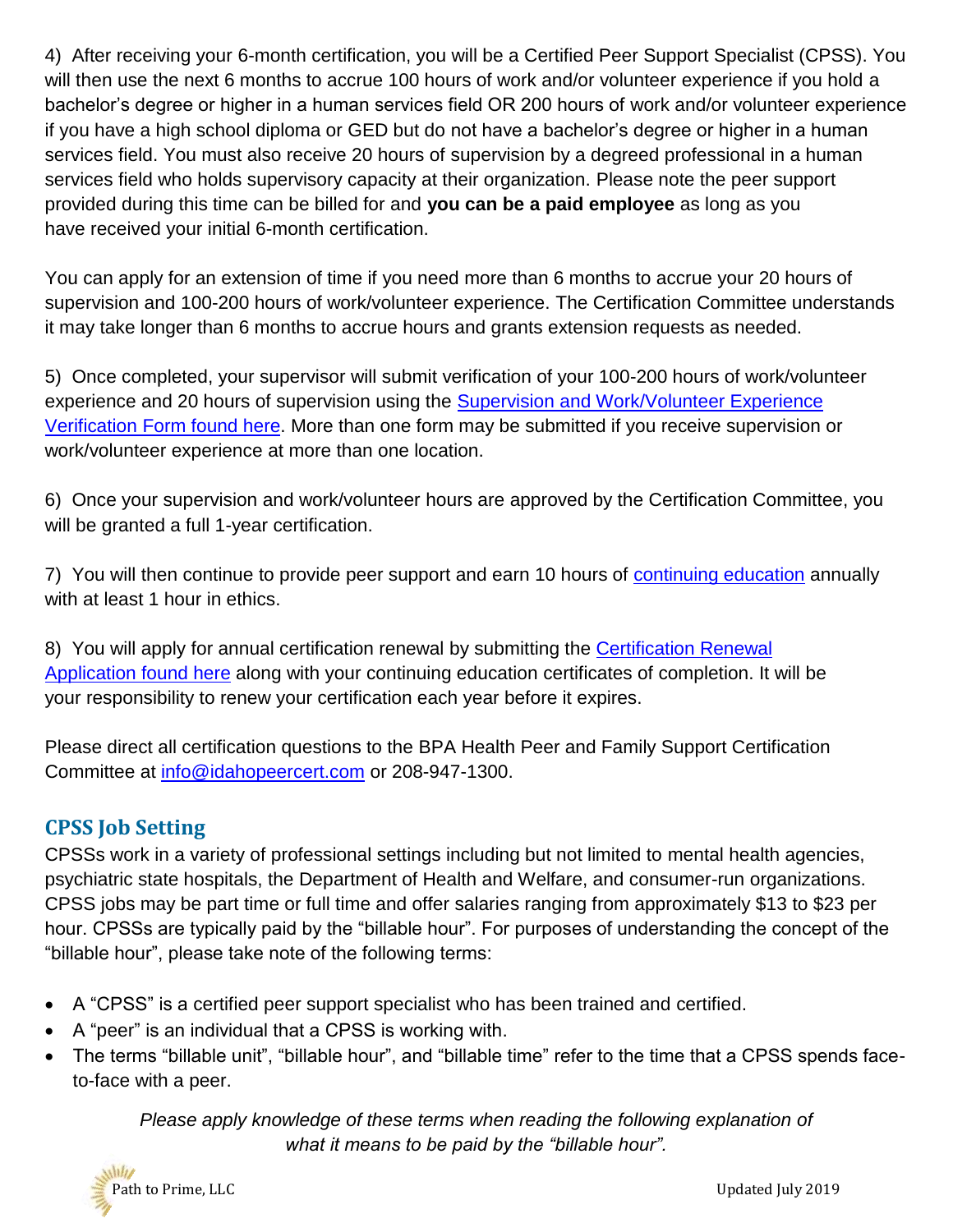Most Idaho mental health agencies are paid for the services they provide by billing through Optum which is the organization that manages outpatient behavioral health benefits for Idaho Medicaid members. Optum reimburses the agency after services are provided. Because of this model, CPSSs are typically paid by the "billable hour". This means they are paid for the time they spend face-to-face with a peer. Each agency chooses how much they pay CPSSs per hour of time they work with a peer.

During the times CPSSs are not face-to-face with peers, they have other responsibilities such as completing mandatory progress notes, making phone calls, and commuting to meet with peers. The rate of pay for these activities may be lower because it is not measured in billable time the way face-to-face peer support is. Each agency chooses how much they compensate during the time that is *not* spent face-to-face with peers but is spent doing other work.

Here's an example: a CPSS calls a peer to remind her that they have a meeting at the peer's home on Tuesday at 11am. Aside from making the phone call, the CPSS must document the call to the peer in her file which describes all contacts that have been made with the peer. The phone call and documentation does not take place face-to-face so it cannot be classified as "billable time." So how does a CPSS get paid for their time spent talking to the peer on the phone and writing mandatory documentation? Some agencies compensate office hours at a lower rate of pay than "billable time". Other agencies may provide a specified number of hours per week at a lower rate of pay for CPSSs to make phone calls or write notes. The amount of time and rate of pay for both face-to-face peer support and time spent doing other related work will vary from agency to agency. When they interview for jobs, CPSSs should ask about the rate of pay for note writing, phone calls, commuting, and all other time spent working that is not "billable time".

There is a reason that agencies typically pay CPSSs one rate of pay for the hours they spend face-toface with peers which is "billable time" and a lower rate of pay for time spent completing other tasks which is *not* "billable time". The reason for this is that managed care organizations are not set up to reimburse behavioral health agencies for work other than face-to-face time with peers. Work activities that do not take place face-to-face are often compensated with a lower rate of pay in order for behavioral health agencies to be sustainable. This is very common practice for the majority of healthcare services, and these policies apply to most behavioral health professionals.

Please note that education on compensation, billing, documentation, and policies and procedures is *not* included in the Idaho Peer support specialist Training because these are unique to each agency. These are all important topics to ask about during a CPSS job interview, and employers should review these topics with you when you are hired.

#### **Challenges for Certified Peer Support Specialists**

Working as a CPSS is incredibly rewarding, but also comes with challenges as any job does. Please make yourself aware of potential challenges in order to determine if this profession is right for you.

• Being paid by the billable hour can present challenges for CPSSs because they cannot be paid in the event that a peer cancels or doesn't show up to their appointment. For this reason, CPSSs do not take home the same amount of pay each month. Providing appointment reminders can help mitigate this issue along with any other strategies a CPSS determines with their supervisor's help.

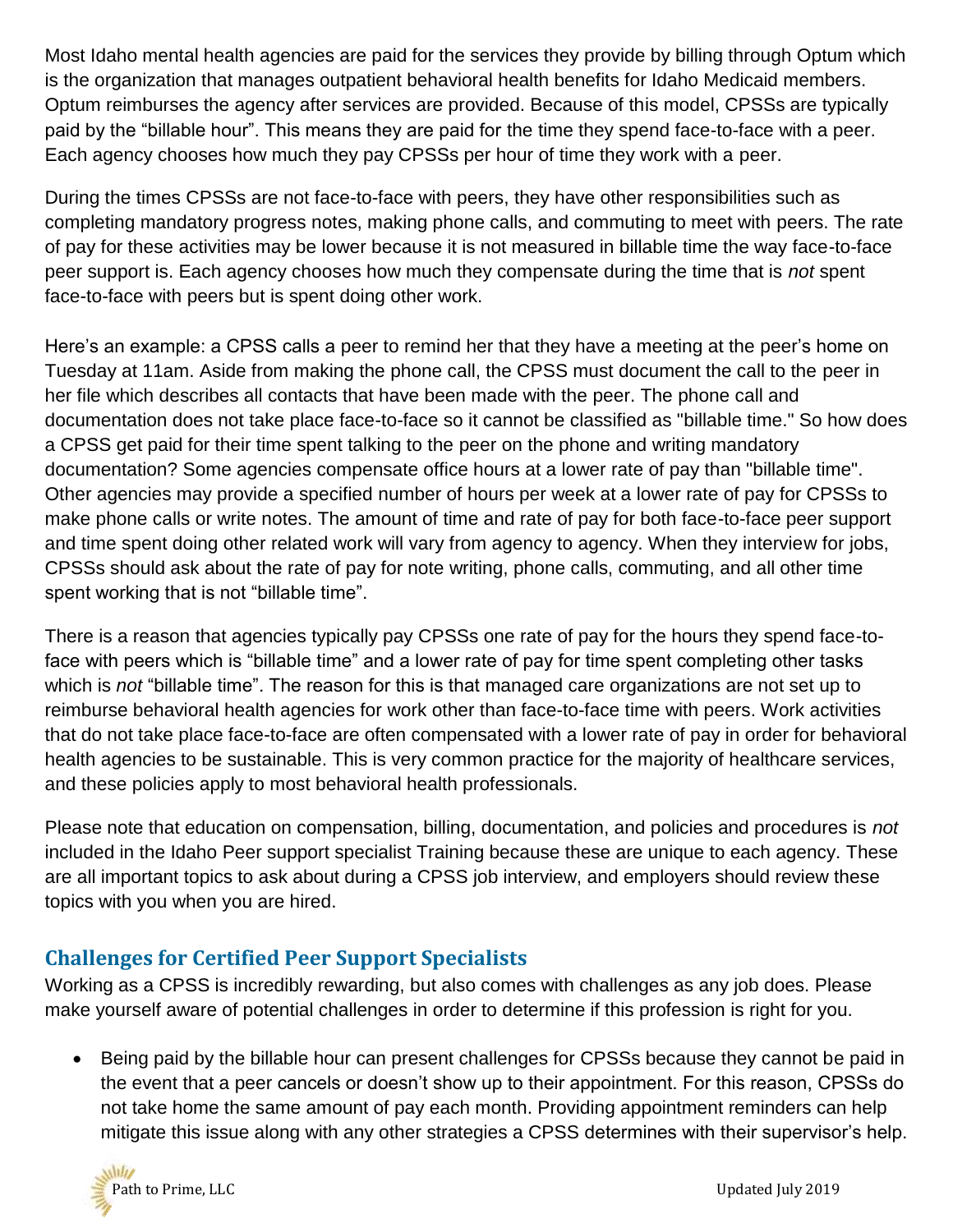- CPSSs may encounter a lack of employer understanding about peer support. Peer support services are very new in Idaho's mental health agencies and many staff members may be unclear about the role of the CPSS. This can create frustration for CPSSs and CPSSs sometimes feel they do not receive the support they would like to have in their workplace. CPSSs should inquire with the agencies they are interested in to determine if the work environment will be supportive. Suggested questions for potential employers include:
	- o How long has your peer support program been established?
	- o What will my specific role be?
	- o How does supervision work for CPSSs at your agency?
	- o What is the compensation structure for CPSSs at your agency?
	- o Do you offer mileage reimbursement?
	- o How do you refer individuals to the peer support program?
	- o What are your expectations for the peer specialists working here?
	- o How do peer specialists participate in All Staff meetings?
	- $\circ$  Do you have policies and procedures specific to the peer support program?
- CPSSs must determine how to set a schedule that works for them, learn new computer skills for entering notes into peers' electronic health records, and learn about their agency's policies and procedures. It is up to the CPSS to find what works for him/her to accomplish this.
- Working as a CPSS involves many tasks other than providing peer support. CPSSs do a lot of commuting to meet with peers in the community, use a computer to document notes on each of the peers they work with, make phone calls and send emails, communicate with coworkers, participate in staff meetings, attend supervision, and complete paperwork. It is important to make sure you will be comfortable with these administrative tasks as they will be a big part of your job.
- CPSSs often meet with peers in their homes, and some peers may have unhealthy living conditions due to their mental illness and personal circumstances. CPSSs must be prepared to practice non-judgement when encountering living environments that are different from their own.
- Building relationships and trust with peers, upholding **boundaries**, and practicing self-care while supporting peers can also be challenging. **DRAWING HEALTHY BOUNDARIES IS AN ABSOLUTE MUST FOR CPSSs.** CPSSs may work with individuals experiencing significant symptoms of mental illness and encounter peers in crisis at times. CPSSs also experience the grief and loss that sometimes accompanies close relationships with individuals experiencing mental illness.

It is important for applicants to understand these challenges to determine if the peer support profession is the right fit. Despite possible challenges, working as a certified peer support specialist is undoubtedly rewarding and wonderful benefits result for peers, CPSSs, and the behavioral health system. Peers are supported in their recovery by CPSSs sharing their story, CPSSs are supported in their recovery by sharing the incredibly valuable lived experience they have, and the behavioral health system furthers its trend toward recovery based approaches. What an amazing concept!

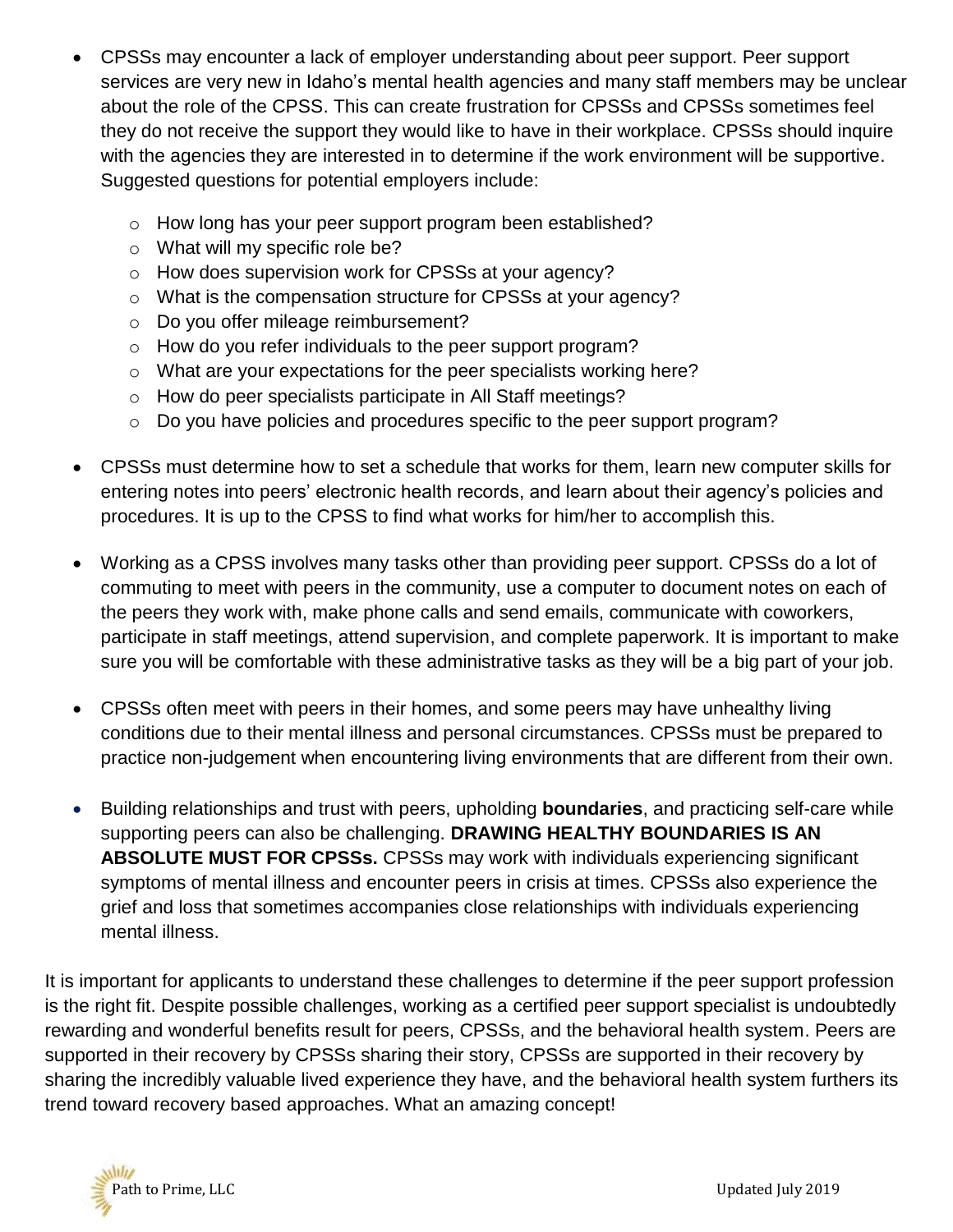#### **Training Readiness**

Please consider the following questions as you make your decision about applying to the Idaho Peer Support Specialist Training:

- Do you have personal lived experience with mental illness and a strong recovery process?
- Do you know what a peer support specialist does? Is this something you want to do?
- Are you able to pass a background check for purposes of employment?
- The training provides frequent short breaks, but is intensive and can be fatiguing. Do you have the energy to stay focused and alert for 100% of the training?
- If you are traveling, you must be out of town for the entire week plus travel time. Are you prepared to spend that much time away from home and work?
- You must attend all 5 days of training in full or you will not be eligible to take the comprehension exam. Are you ready to make this time commitment?
- The training is highly interactive and requires activities that involve working in small groups and pairs, practicing peer support, group discussion, and reading aloud. Are you comfortable with these types of participation?
- Have you attended formal education classes in the past five years? If not, how will you adjust to the training environment?
- You will be participating in group discussion and using elements of your own recovery experience. Are you comfortable participating in a group and sharing your recovery with others?
- The training teaches attendees how to support others in their recovery. Do you have strength in your own recovery to consistently role model it for others?
- Are you practicing daily self-care?
- Are you prepared to draw boundaries with your peers and keep your own recovery a priority?
- Are you ready to enter the workforce if it has been a while since you have worked?
- Are you comfortable being paid by the billable hour and the challenges it may present?
- If you have SSDI benefits, do you know how much you are able to work and earn each month?
- Do you feel ready to work as part of a team and independently?
- There will be additional steps you will need to take to complete your peer support specialist certification. Do you know what this involves and are you willing to pursue this process?
- You will need to complete continuing education requirements to renew your certification each year. Are you willing to make this commitment to ongoing education?
- CPSSs typically do a lot of commuting in the community for work. Are you comfortable with this?
- Aside from providing peer support, completing paperwork and documentation is part of the CPSS role. Does that feel like a good fit for you?
- You may work with individuals who do not fully understand the peer support role. Will you be comfortable advocating for yourself if needed?

Providing peer support is an amazing profession! We apologize if this guide feels a little heavy at times. We feel it is important to let applicants know about aspects involved in the job aside from providing peer support. Peer Support Specialist Training provides the pathway to a career that allows you to share the value of your personal lived experience in a professional setting. We encourage you to consider this decision carefully and welcome your application if this feels like a good fit for you!

#### *Please take the following self-assessment to learn more.*

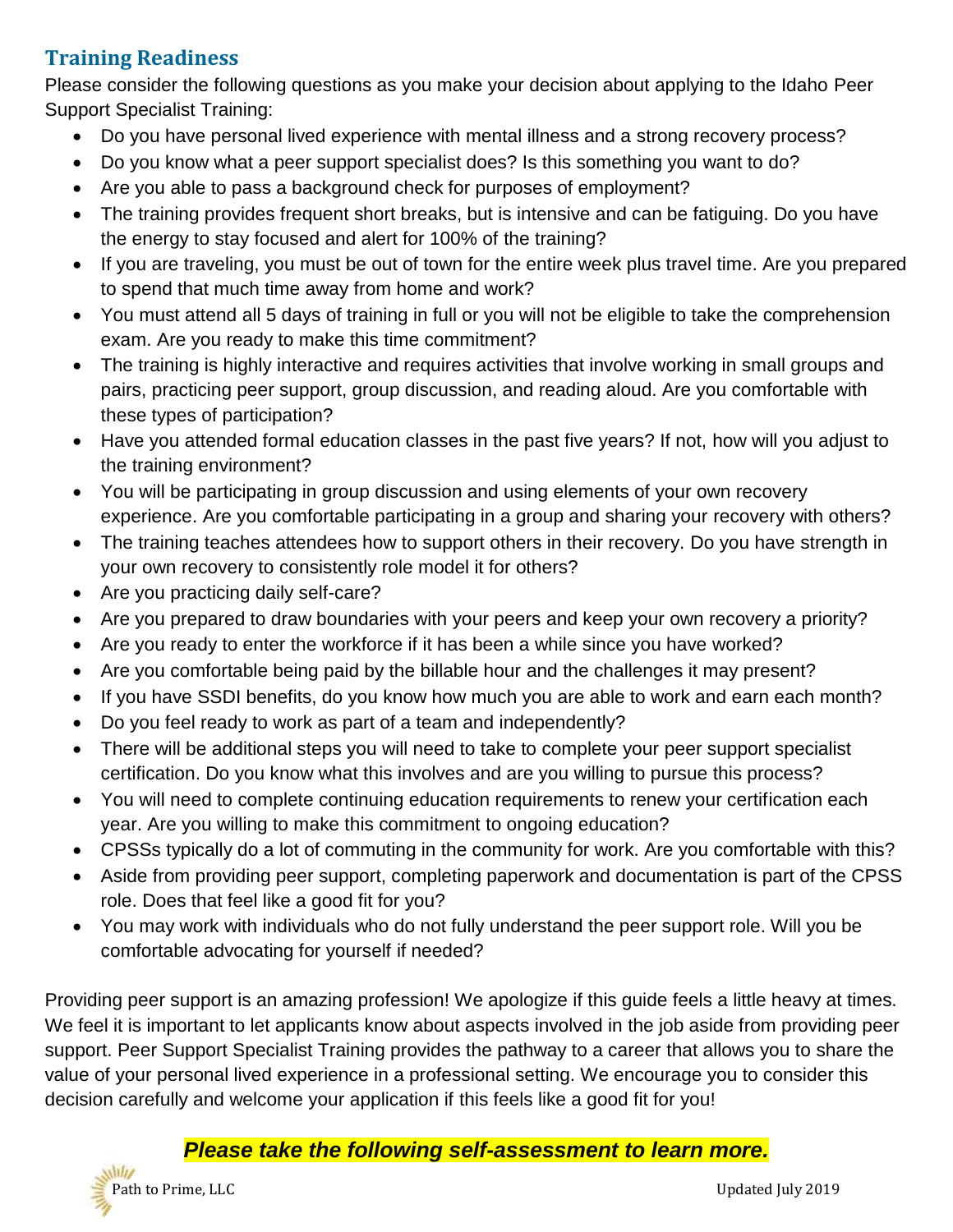### **Peer Support Specialist Self-Assessment**

Be sure to read this Peer Support Specialist Training Guide in full before completing this selfassessment. This exercise will help you think about the pros and cons of attending the Peer Support Specialist Training and pursuing a career in peer support. It's important to think about your readiness to attend the training and whether or not working as a certified peer support specialist (CPSS) will be a good fit for you.

| <b>Strength in Recovery</b>                                                                                                                 |            |           |                  |
|---------------------------------------------------------------------------------------------------------------------------------------------|------------|-----------|------------------|
| I feel strong in my recovery from mental illness or co-occurring<br>disorders.                                                              | <b>Yes</b> | <b>No</b> | <b>Sometimes</b> |
| I have a deep understanding of my own recovery process.                                                                                     | <b>Yes</b> | <b>No</b> | <b>Sometimes</b> |
| I role model recovery for others.                                                                                                           | <b>Yes</b> | <b>No</b> | <b>Sometimes</b> |
| I am aware of the specific things that help me stay in recovery.                                                                            | <b>Yes</b> | <b>No</b> | <b>Sometimes</b> |
| I actively practice self-care and personal boundaries.                                                                                      | <b>Yes</b> | <b>No</b> | <b>Sometimes</b> |
| I reach out for help and support when needed.                                                                                               | <b>Yes</b> | <b>No</b> | <b>Sometimes</b> |
| I recognize my triggers and actively address them.                                                                                          | <b>Yes</b> | <b>No</b> | <b>Sometimes</b> |
| I have successfully kept up with regular weekly commitments for<br>the last year (work, school, responsibilities, volunteering, etc.).      | <b>Yes</b> | <b>No</b> | <b>Sometimes</b> |
| I am willing to share my own story and experience regarding my<br>recovery process with my coworkers and peers.                             | <b>Yes</b> | <b>No</b> | <b>Sometimes</b> |
| I can listen to others' stories with curiosity and interest, even when<br>they are different from my own or similar to my past experiences. | Yes        | No        | Sometimes        |
| I have a variety of tools and strategies that I use to promote<br>my own recovery.                                                          | <b>Yes</b> | <b>No</b> | <b>Sometimes</b> |
| I have considered how working as a CPSS may affect other parts<br>of my life including family, self-care, and benefits.                     | <b>Yes</b> | <b>No</b> | <b>Somewhat</b>  |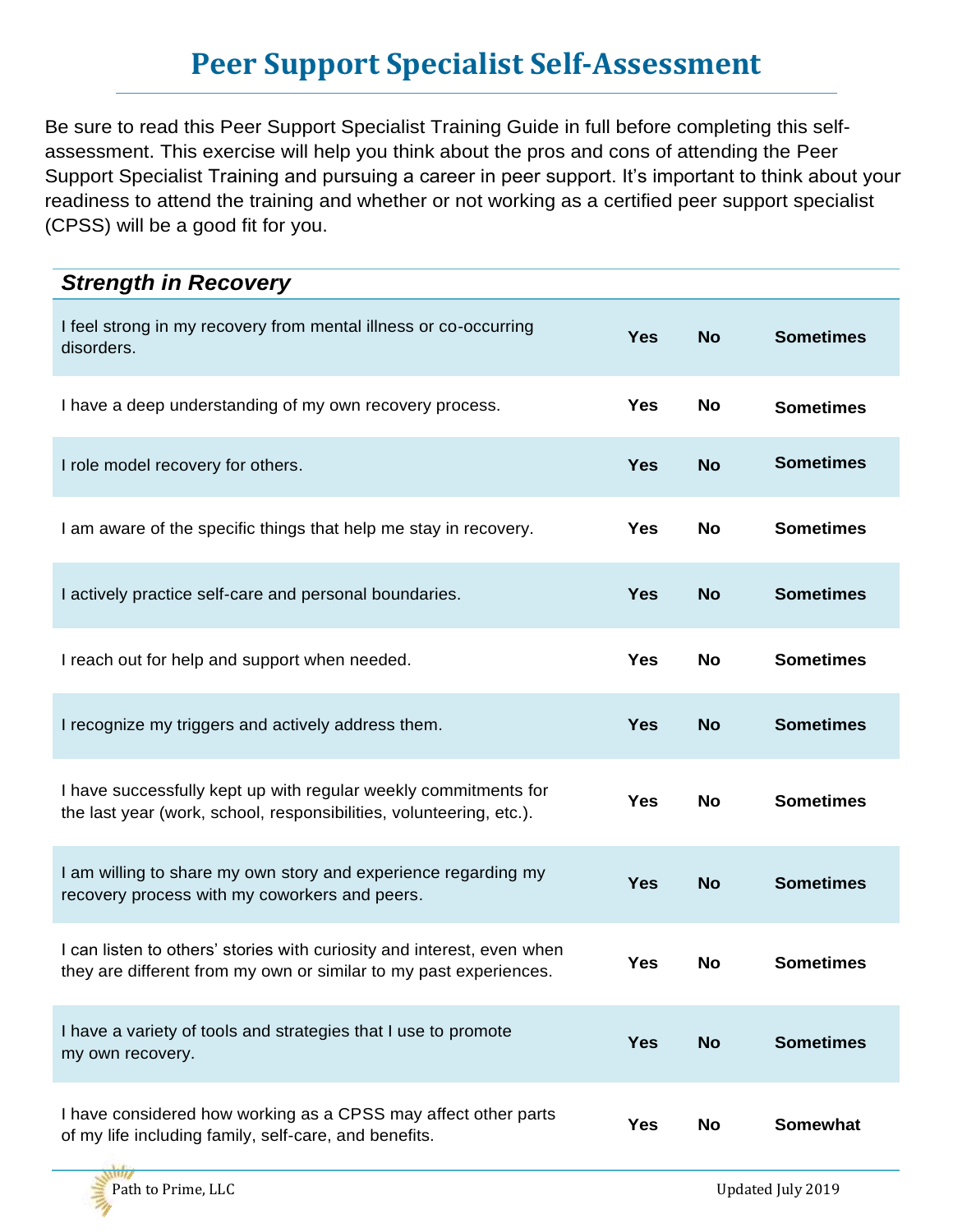| <b>Commitment to Training</b>                                                                                                |            |           |              |
|------------------------------------------------------------------------------------------------------------------------------|------------|-----------|--------------|
| I am able to commit to attending the training in full.                                                                       | <b>Yes</b> | <b>No</b> | <b>Maybe</b> |
| I have supportive friends, family, and others who I can reach out to<br>if needed.                                           | Yes        | <b>No</b> | <b>Maybe</b> |
| I have people in my life who support my desire to become a certified<br>peer support specialist.                             | <b>Yes</b> | <b>No</b> | <b>Maybe</b> |
| I have personal skills and tools I will use to work through difficult<br>emotions that may arise during class.               | <b>Yes</b> | <b>No</b> | <b>Maybe</b> |
| I am willing to be an active participant in a group for a week<br>of full 8-hour days.                                       | <b>Yes</b> | <b>No</b> | <b>Maybe</b> |
| I am able to organize my needs for a full week of training<br>(transportation, lunch, child care, pet care, wellness needs). | <b>Yes</b> | <b>No</b> | <b>Maybe</b> |
| I am willing to share my story and listen to the stories of others<br>during the training.                                   | Yes        | <b>No</b> | <b>Maybe</b> |

| <b>Job Readiness</b>                                                                                                           |            |           |                  |
|--------------------------------------------------------------------------------------------------------------------------------|------------|-----------|------------------|
| I read the Peer Support Specialist Training Guide and feel that<br>pursuing this training and profession is a good fit for me. | <b>Yes</b> | <b>No</b> | <b>Maybe</b>     |
| I have spoken with CPSSs about what they like about their<br>job and some of the challenges they experience.                   | Yes        | <b>No</b> | will do<br>this  |
|                                                                                                                                |            |           |                  |
| I am ready to enter the workforce if I haven't worked in a while.                                                              | <b>Yes</b> | <b>No</b> | N/A              |
| I know how much I can work and earn if I have benefits.                                                                        | <b>Yes</b> | <b>No</b> | N/A              |
| I am prepared to draw boundaries with my peers when needed<br>and keep my own recovery a priority while working as a CPSS.     | <b>Yes</b> | <b>No</b> | <b>Maybe</b>     |
| I have a genuine desire to provide peer support using my own<br>lived experience to support the recovery of my peers.          | <b>Yes</b> | <b>No</b> | <b>Sometimes</b> |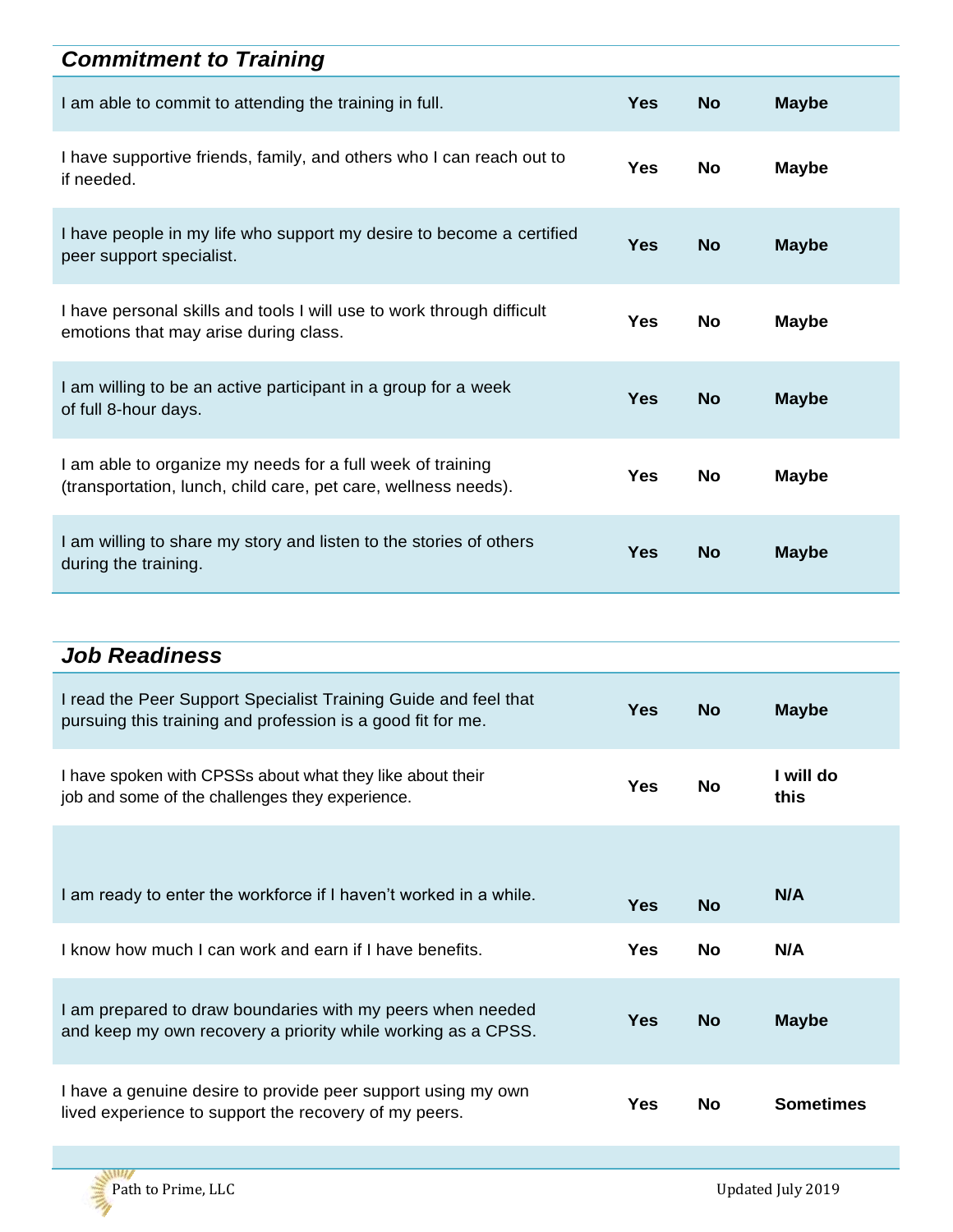| I am motivated to attend training based on my desire and<br>qualifications rather than on the suggestion of my supervisor or<br>challenges in my current CBRS or case management role.    | <b>Yes</b> | <b>No</b> | N/A          |
|-------------------------------------------------------------------------------------------------------------------------------------------------------------------------------------------|------------|-----------|--------------|
| I understand the differences between peer support and other<br>behavioral health services and feel I can provide genuine peer<br>support if I have been in a different job role.          | <b>Yes</b> | No        | <b>Maybe</b> |
| I understand what it means to be paid by the billable hour and<br>I am comfortable being compensated this way.                                                                            | <b>Yes</b> | <b>No</b> | <b>Maybe</b> |
| I understand that working as a CPSS involves more than just<br>providing peer support and I am willing to do other tasks the job<br>requires such as completing paperwork and commuting.  | <b>Yes</b> | <b>No</b> | <b>Maybe</b> |
| I understand that I may work with individuals who do not fully<br>understand the peer support role and I will feel comfortable<br>advocating for myself and the peers I work with.        | <b>Yes</b> | <b>No</b> | <b>Maybe</b> |
| I understand that I need to feel comfortable using a computer to<br>work as a CPSS and I may need to learn new computer programs<br>with the help of my supervisor in order to do my job. | Yes        | No        | <b>Maybe</b> |
| I understand that I may work with peers who are experiencing crisis<br>and/or severe mental illness at times and I am comfortable with this.                                              | <b>Yes</b> | <b>No</b> | <b>Maybe</b> |
| I understand that I will work with peers who have diverse cultural<br>and religious beliefs and I will regard them with respect<br>and compassion.                                        | Yes        | No        | <b>Maybe</b> |
| I am comfortable using my own vehicle to do a large amount of<br>commuting to meet with my peers in the community.                                                                        | <b>Yes</b> | <b>No</b> | <b>Maybe</b> |
| I understand that my employer may not provide health insurance<br>or gas reimbursement for my work-related commutes.                                                                      | <b>Yes</b> | <b>No</b> | <b>Maybe</b> |
| I understand that CPSS jobs are often part time and I am<br>comfortable with this.                                                                                                        | <b>Yes</b> | <b>No</b> | <b>Maybe</b> |
| I am willing to pursue the certification process after I have<br>completed training and I understand the requirements.                                                                    | <b>Yes</b> | <b>No</b> | <b>Maybe</b> |

*We welcome your application if you feel this profession is a good fit for you!*

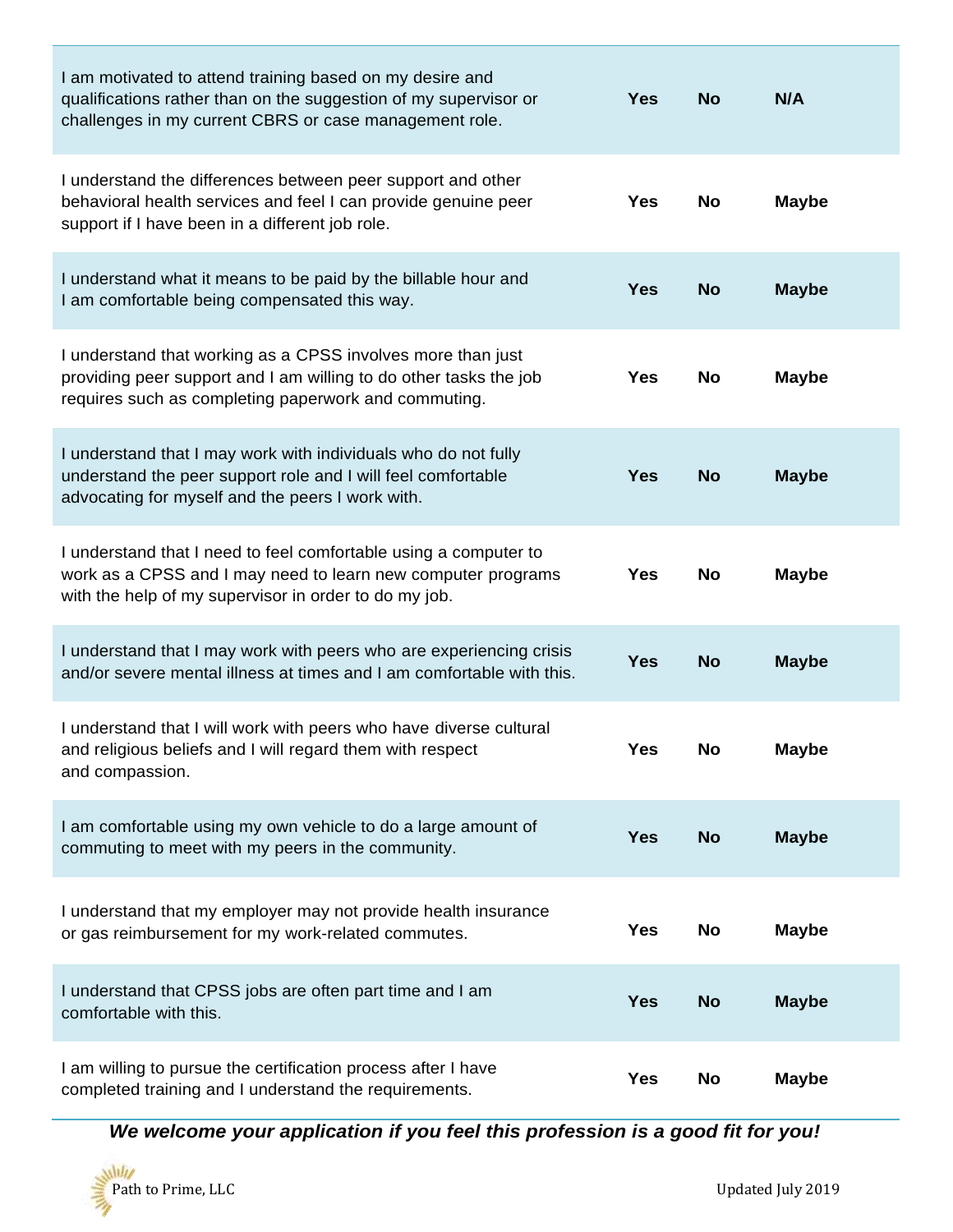## **Idaho Certified Peer Support Specialist Code of Ethics & Professional Conduct**

Peer support is a helping relationship between certified peer support specialists and the peers they work with. The primary responsibility of certified peer support specialists is to help those they serve achieve self-directed recovery. They believe that every individual has strengths and the ability to learn and grow. As such, certified peer support specialists are committed to providing and advocating for effective recovery-based services for the people they serve in order for these individuals to meet their own needs, desires, and goals.

- 1. Certified peer support specialists seek to role-model recovery.
- 2. Certified peer support specialists respect the rights and dignity of those they serve.
- 3. Certified peer support specialists respect the privacy and confidentiality of those they serve.
- 4. Certified peer support specialists openly share their personal recovery stories with colleagues and those they serve.
- 5. Certified peer support specialists maintain high standards of personal conduct and conduct themselves in a manner that fosters their own recovery.
- 6. Certified peer support specialists never intimidate, threaten, or harass those they serve; never use undue influence, physical force, or verbal abuse with those they serve; and never make unwarranted promises of benefits to those they serve.
- 7. Certified peer support specialists do not practice, condone, facilitate, or collaborate with any form of discrimination on the basis of ethnicity, race, gender, sexual orientation, age, religion, national origin, marital status, political belief, or mental or physical disability.
- 8. Certified peer support specialists never engage in sexual/intimate activities with colleagues or those they serve.
- 9. Certified peer support specialists do not accept gifts of significant value from those they serve.
- 10. Certified peer support specialists do not enter into dual relationships or commitments that conflict with the interests of those they serve.
- 11. Certified peer support specialists do not abuse substances under any circumstances while they are employed as a certified peer support specialist.
- 12. Certified peer support specialists work to equalize the power differentials that may occur in the peer support/peer relationship.
- 13. Certified peer support specialists ensure that all information and documentation provided is true and accurate to the best of their knowledge.
- 14. Certified peer support specialists keep current with emerging knowledge relevant to recovery, and openly share this knowledge with their colleagues and those they serve.
- 15. Certified peer support specialists remain aware of their skills and limitations, and do not provide services or represent themselves as expert in areas for which they do not have sufficient knowledge or expertise.
- 16. Certified peer support specialists do not hold a clinical role and do not offer primary treatment for mental health issues, prescribe medicine, act as a legal representative or provide legal advice, counseling, therapy, social work, drug testing, or diagnosis of symptoms and disorders.